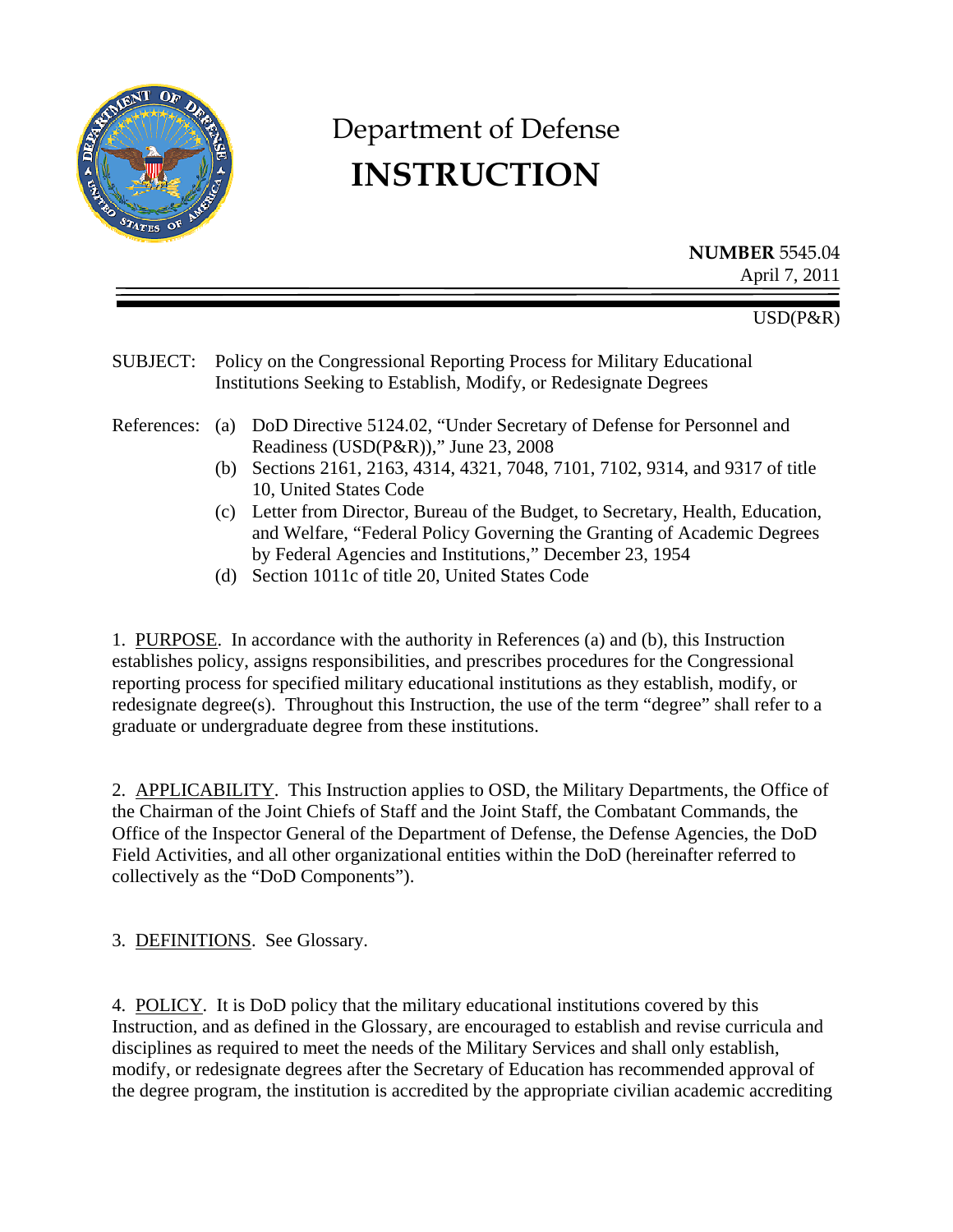agency or organization to award the degree, and the Office of the Under Secretary of Defense for Personnel and Readiness formally informs the military educational institution that the appropriate documentation has been submitted to the Congress.

5. RESPONSIBILITIES. See Enclosure 1.

6. PROCEDURES. See Enclosure 2.

7. RELEASABILITY. UNLIMITED. This Instruction is approved for public release and is available on the Internet from the DoD Issuances Website at http://www.dtic.mil/whs/directives.

8. EFFECTIVE DATE. This Instruction is effective upon its publication to the DoD Issuances Website.

 $a$  $\beta$ 

Clifford L. Stanley Under Secretary of Defense for Personnel and Readiness

Enclosures

1. Responsibilities

2. Procedures

 3. Relationship of Non-Department of Defense Participating Entities **Glossary**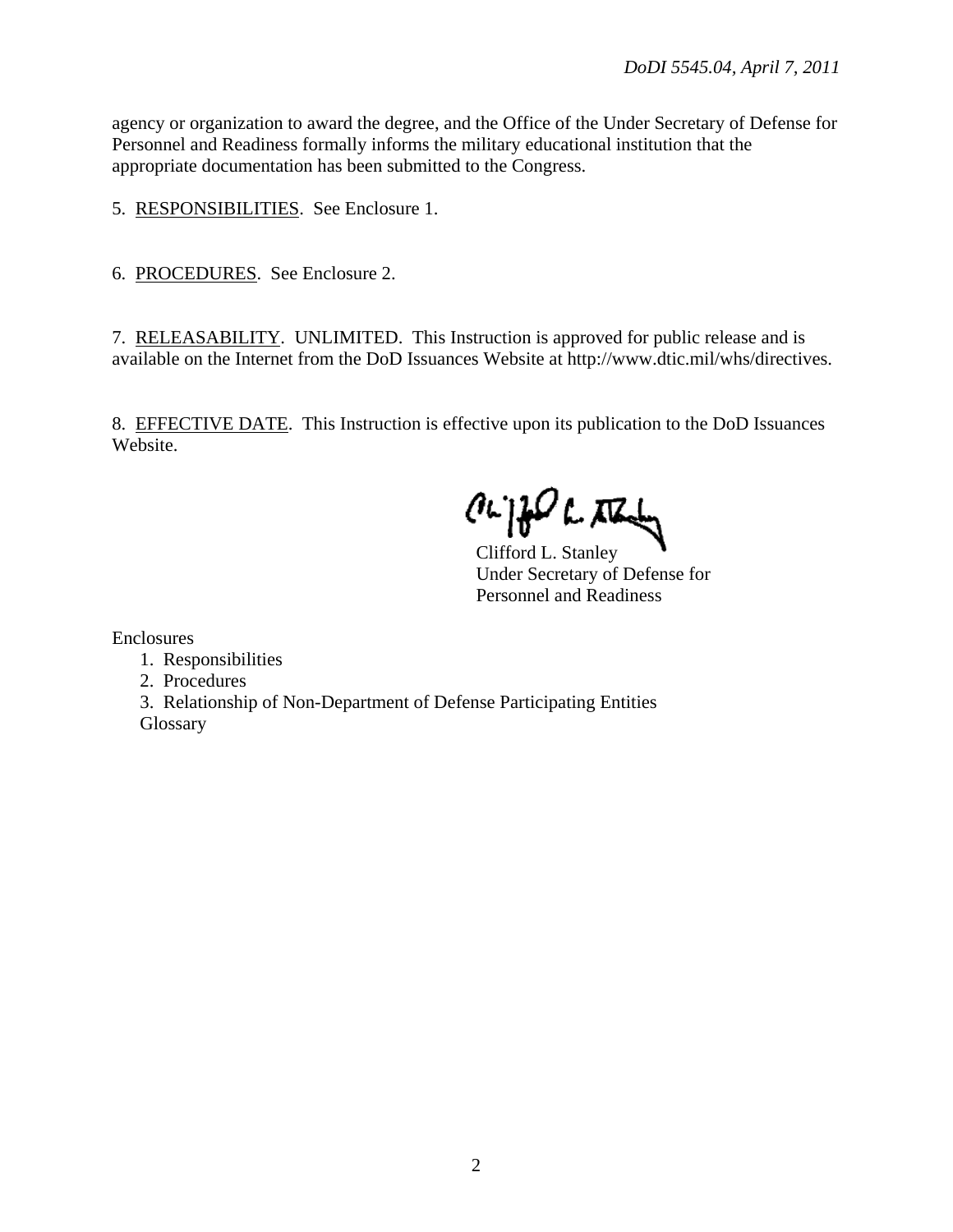## **TABLE OF CONTENTS**

| PRINCIPAL DEPUTY UNDER SECRETARY OF DEFENSE FOR PERSONNEL AND<br>HEADS OF THE DOD OR OSD COMPONENTS WITH OVERSIGHT OF MILITARY |  |
|--------------------------------------------------------------------------------------------------------------------------------|--|
|                                                                                                                                |  |
|                                                                                                                                |  |
| <b>ENCLOSURE 3: RELATIONSHIPS OF NON-DEPARTMENT OF DEFENSE</b>                                                                 |  |
|                                                                                                                                |  |
|                                                                                                                                |  |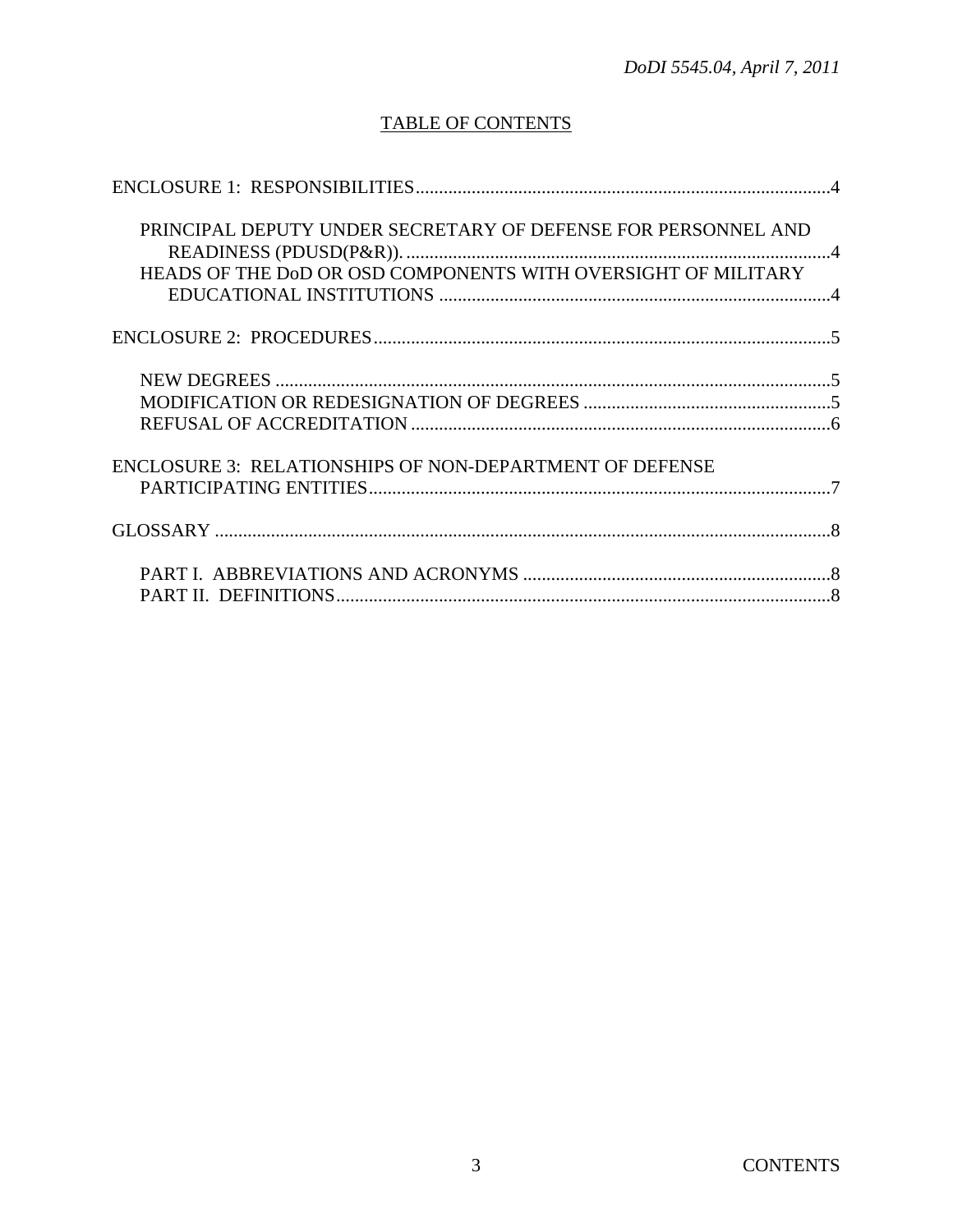## ENCLOSURE 1

## RESPONSIBILITIES

1. PRINCIPAL DEPUTY UNDER SECRETARY OF DEFENSE FOR PERSONNEL AND READINESS (PDUSD(P&R)). The PDUSD(P&R) under the authority, direction, and control of the Under Secretary of Defense for Personnel and Readiness shall:

 a. Oversee the notification of the Senate Armed Services Committee and House Armed Services Committee when military educational institutions seek to establish new, modified, or redesignated degree-granting authorities.

 b. Oversee notification of the Senate Armed Services Committee and House Armed Services Committee of any action by an appropriate academic accrediting agency or organization not to accredit a military educational institution to award any new or existing degree. Notification to these Committees will include an explanation of the action by the appropriate academic accrediting agency or organization not to accredit.

c. Oversee the implementation of the procedures in this Instruction.

 d. Notify the Secretary of the Military Department concerned, the Chairman of the Joint Chiefs of Staff, or the Under Secretary of Defense for Intelligence, as applicable, when the letter notifying the Senate Armed Services Committee and House Armed Services Committee has been delivered to fulfill statutory notification requirements for new, modified, or redesignated degreegranting authorities, or for any action by an appropriate academic accrediting agency or organization not to accredit a military educational institution to award any new or existing degree

2. HEADS OF DoD OR OSD COMPONENTS WITH OVERSIGHT OF MILITARY EDUCATIONAL INSTITUTIONS. The Heads of DoD or OSD Components with oversight of military educational institutions shall:

 a. Ensure that the documentation described in Enclosure 2 is submitted to the PDUSD(P&R) for military educational institutions under their purview to enable Congressional notification when a military educational institution is establishing, modifying, or redesignating degrees.

 b. Ensure that military educational institutions under their purview do not grant new, modified, or redesignated degrees until the PDUSD(P&R) has informed the head of the relevant Component that appropriate notification has been made to the House and Senate Armed Services Committees. In turn the head of the relevant Component will notify the presidents of the affected military educational institution.

 c. Ensure that, in the event that an academic accrediting agency or organization elects not to accredit a military educational institution under their purview to award a new or existing degree, the relevant component submits a memorandum summarizing the issue and recommending remedial actions to the PDUSD(P&R).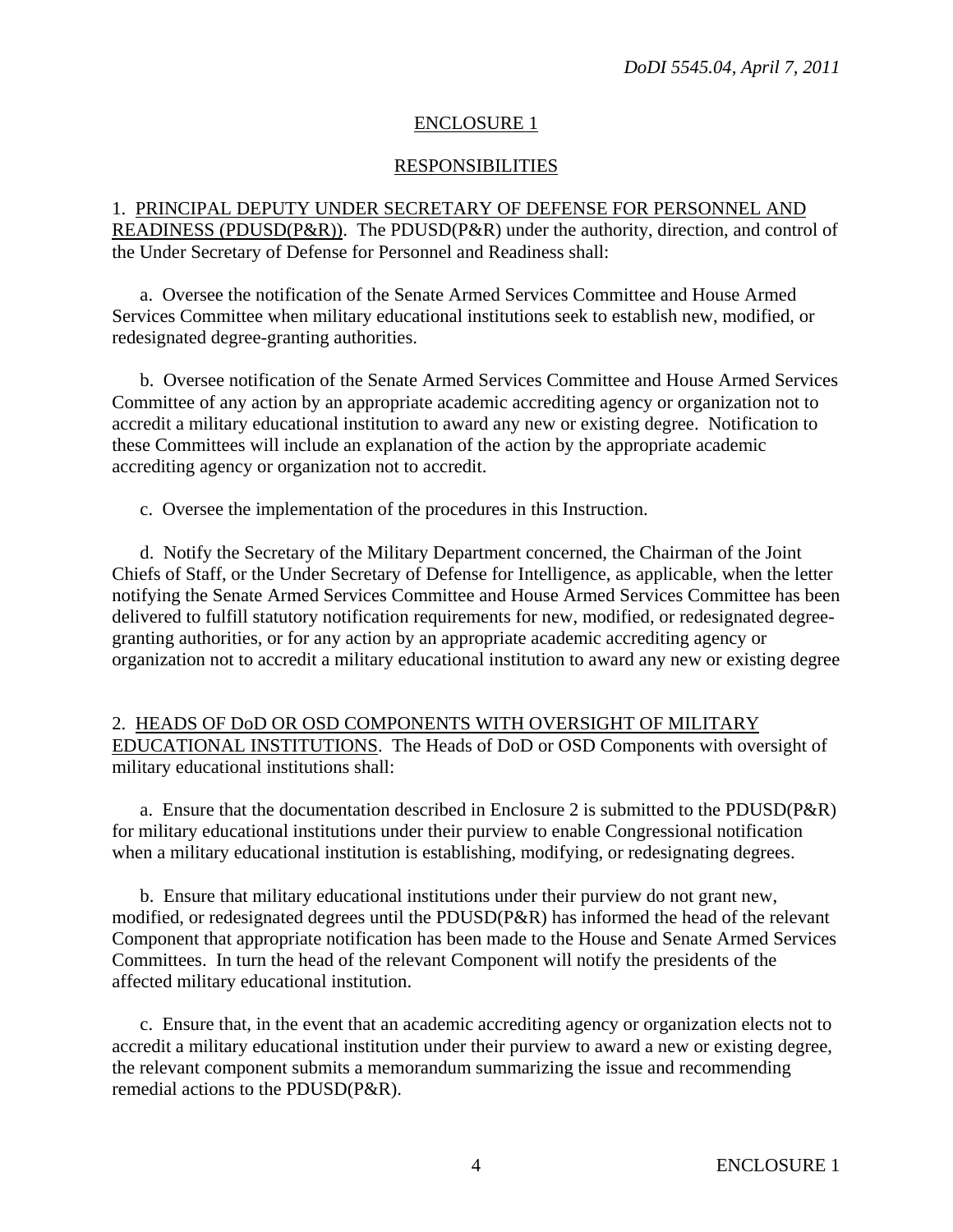#### ENCLOSURE 2

#### PROCEDURES

#### 1. NEW DEGREES

 a. When seeking to establish a new degree-granting authority, the Secretary of the Military Department concerned, the Chairman of the Joint Chiefs of Staff, or the Under Secretary of Defense for Intelligence, as applicable, shall:

 (1) Submit to the Department of Education's (DoEd) National Advisory Committee on Institutional Quality and Integrity (NACIQI) the self-assessment questionnaire required by the Federal Policy Governing the Granting of Academic Degrees by Federal Agencies and Institutions (Reference (c)). Submit to the appropriate accrediting agency the required substantive change or other documentation required for new degrees.

 (2) New degrees must be approved by the U.S. DoEd as well as the appropriate accrediting agency for the institution in question. Within 60 days of receipt of the DoEd determination regarding the establishment of the new degree-granting authority, submit to the PDUSD(P&R) a memorandum requesting notification of the House and Senate Armed Services Committees along with the self-assessment questionnaire and subsequent recommendations and comments of the DoEd and the appropriate academic accrediting agency.

 b. The PDUSD(P&R) will coordinate all documentation to be delivered to the House and Senate Armed Services Committees with the Joint Staff, and summarize coordination results in a letter notifying these Committees as required in accordance with Reference (b). Courtesy copies of the notification letter will be provided to the DoD or OSD Component Head and the affected institution as formal communication that the statutory requirement was completed.

 c. Upon receipt of the copies of the notification letter by the DoD or OSD Component Head, the affected institution may award the new degree.

#### 2. MODIFICATION OR REDESIGNATION OF DEGREES

 a. When seeking to modify or redesignate an existing degree-granting authority, the Secretary of the Military Department concerned, the Chairman of the Joint Chiefs of Staff, or the Under Secretary of Defense for Intelligence, as applicable, shall:

 (1) Submit to the PDUSD(P&R) and DoEd a copy of the substantive change request, or equivalent documentation as required by the applicable accrediting agency, for modified or redesignated degrees within 60 days of its submission to the applicable accrediting agency.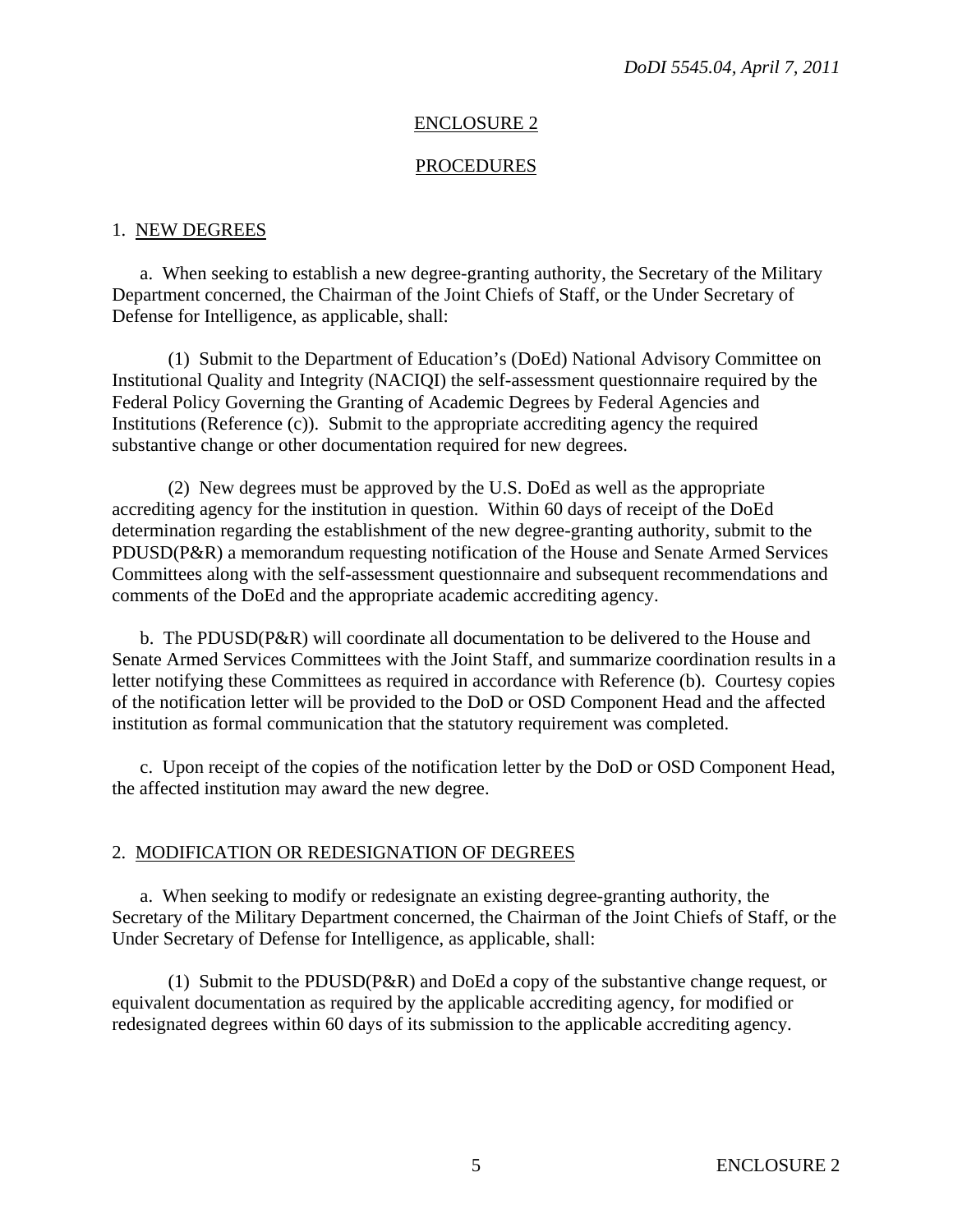(2) Submit to the PDUSD(P&R) any subsequent recommendation of the Secretary of Education on the proposed modification or redesignation within 60 days of receipt from the DoEd.

 b. Military educational institutions shall not award modified or redesignated degrees until the PDUSD(P&R) informs the DoD or OSD Component Head that the notification has been delivered to House and Senate Armed Services Committees. Notification to these Committees will consist of a copy of the substantive change request and a copy of the subsequent recommendation from the Secretary of Education.

 c. Military educational institutions are encouraged to communicate with the Office of the Executive Director of the NACIQI and the appropriate academic agency if there are concerns or questions with regard to what constitutes a substantive change to degree programs.

3. REFUSAL OF ACCREDITATION. In the event that the appropriate academic accrediting agency or organization opts not to accredit a military educational institution to award a new degree or accredit the modification or redesignation of an existing degree, the Secretary of the Military Department concerned, the Chairman of the Joint Chiefs of Staff, or the Under Secretary of Defense for Intelligence, as applicable, shall submit a memorandum to the PDUSD(P&R) within 90 days containing a summary of the issue and corrective actions. The PDUSD(P&R) will send a notification to House and Senate Armed Services Committees consisting of an explanation of the action by the appropriate academic accrediting agency or organization not to accredit the degree.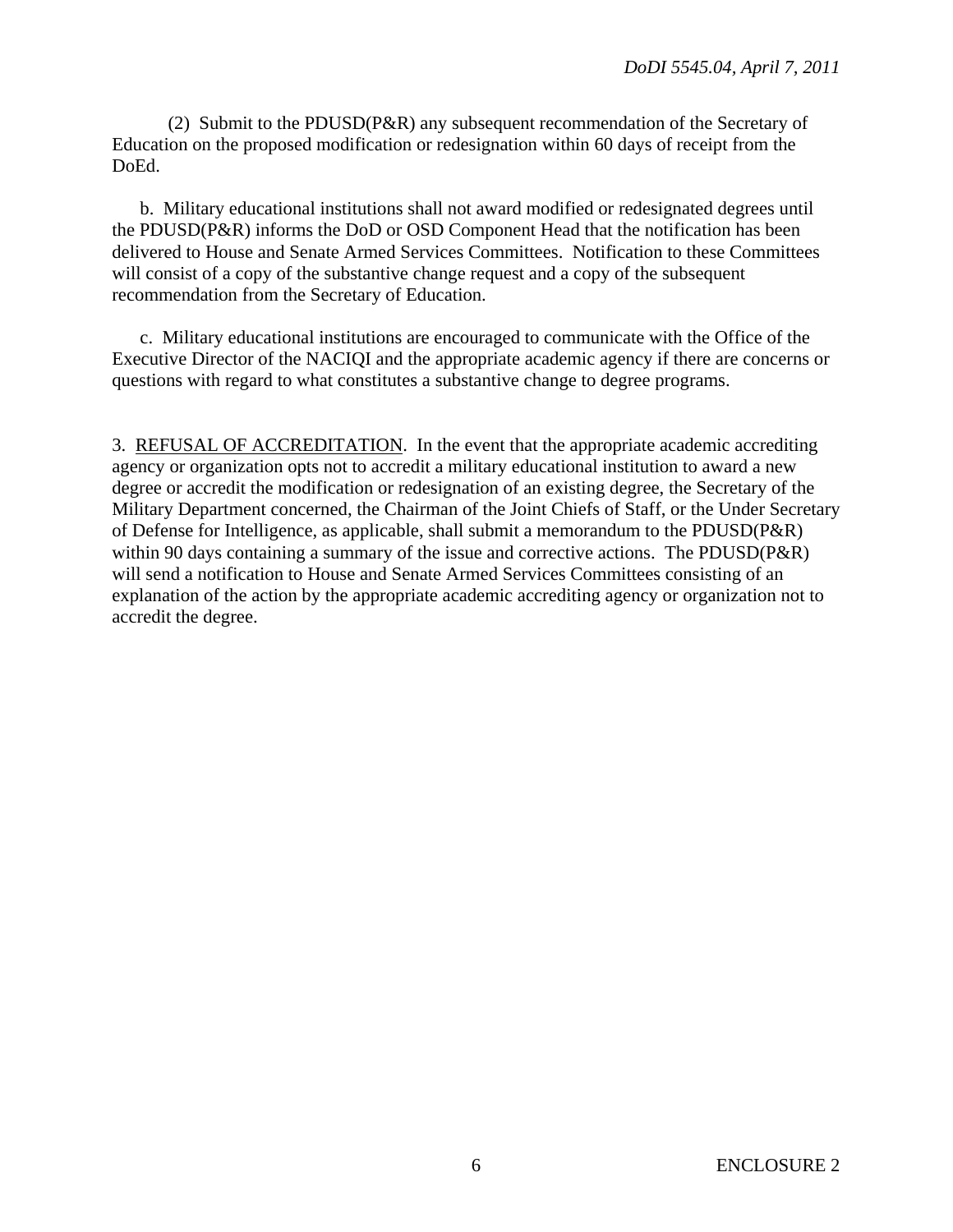## ENCLOSURE 3

## RELATIONSHIPS OF NON-DoD PARTICIPATING ENTITIES

1. The DoEd is an agency of the Federal Government that outlines the standards of higher education. It provides the criteria and certification for accrediting agencies or organizations.

2. NACIQI provides recommendations to the Secretary of Education regarding the recognition of accrediting agencies as reliable authorities concerning the quality of education and training offered by postsecondary educational institutions and programs. NACIQI was established by section 1011c of title 20, United States Code (Reference (d)), and is composed of 18 members, six appointed by the Secretary of Education, six appointed by Speaker of the House of Representatives, and six appointed by the President pro tempore of the Senate. This committee advises the Secretary of Education on matters concerning accreditation, and the eligibility and certification process for institutions of higher education.